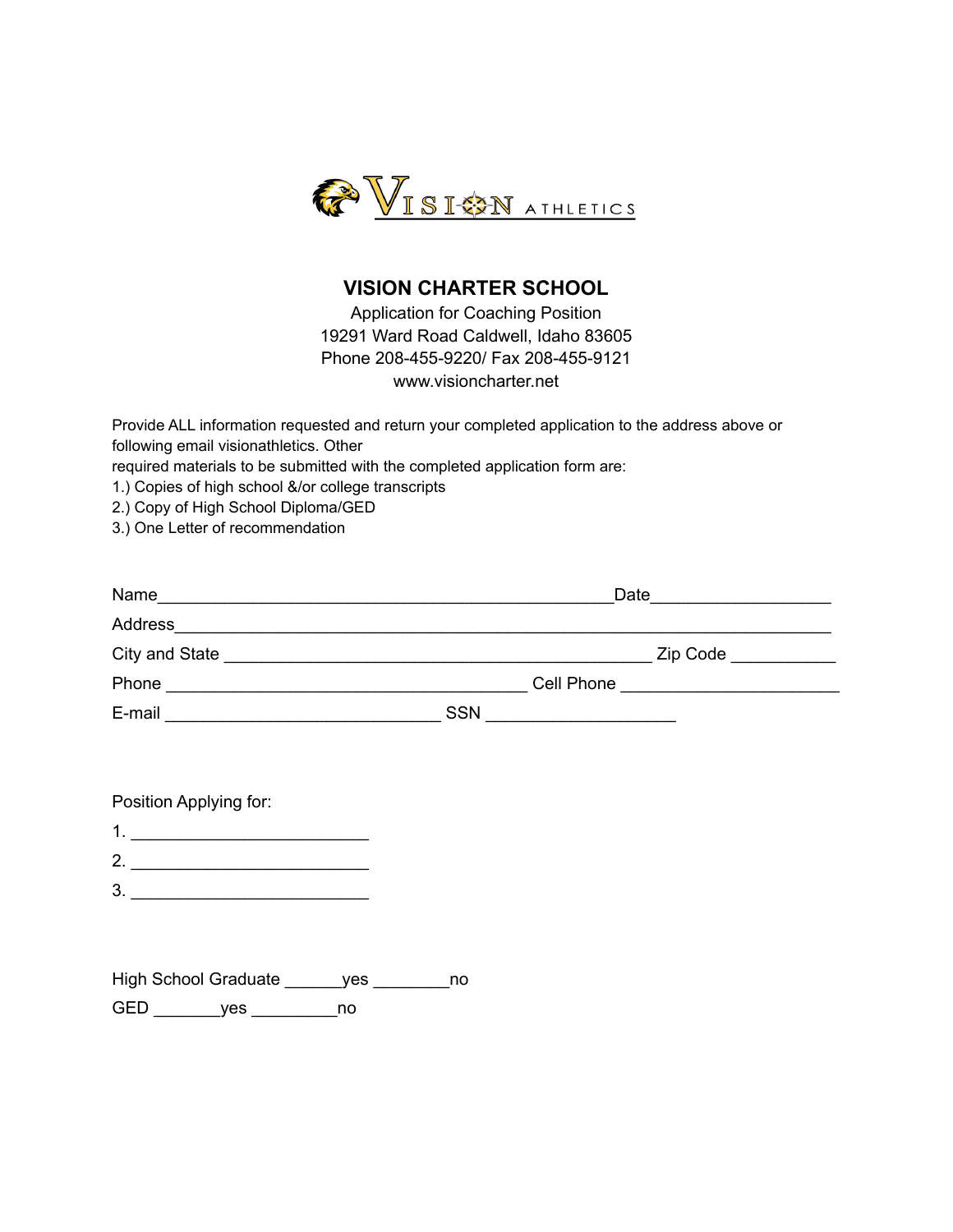Educational Training: (list most recent first)

| <b>College/University</b> | <b>Dates</b> | Degree & Date Awarded | <b>Major/Minor</b> |
|---------------------------|--------------|-----------------------|--------------------|
|                           |              |                       |                    |
|                           |              |                       |                    |
|                           |              |                       |                    |

Job Related Experience: (List most recent first - additional page if needed)

| <b>Name &amp; Location</b> | <b>Position Held</b> | <b>Dates Inclusive</b> | <b>Reason for leaving</b> | AD or supervisor<br>name & phone |
|----------------------------|----------------------|------------------------|---------------------------|----------------------------------|
|                            |                      |                        |                           |                                  |
|                            |                      |                        |                           |                                  |
|                            |                      |                        |                           |                                  |
|                            |                      |                        |                           |                                  |

Job References: (Please list Athletic Director, coaches or parents worked with) Three Required

| <b>Name</b> | Location | <b>Title</b> | Phone# | <b>Years Acquainted</b> |
|-------------|----------|--------------|--------|-------------------------|
|             |          |              |        |                         |
|             |          |              |        |                         |
|             |          |              |        |                         |

Please answer the following questions in the space provided:

- 1. How do you want students/employees/community members to view you?
- 2. What are your major strengths & weaknesses as they relate to the position for which you are applying?
- 3. What experiences do you have in the area for which you are applying?